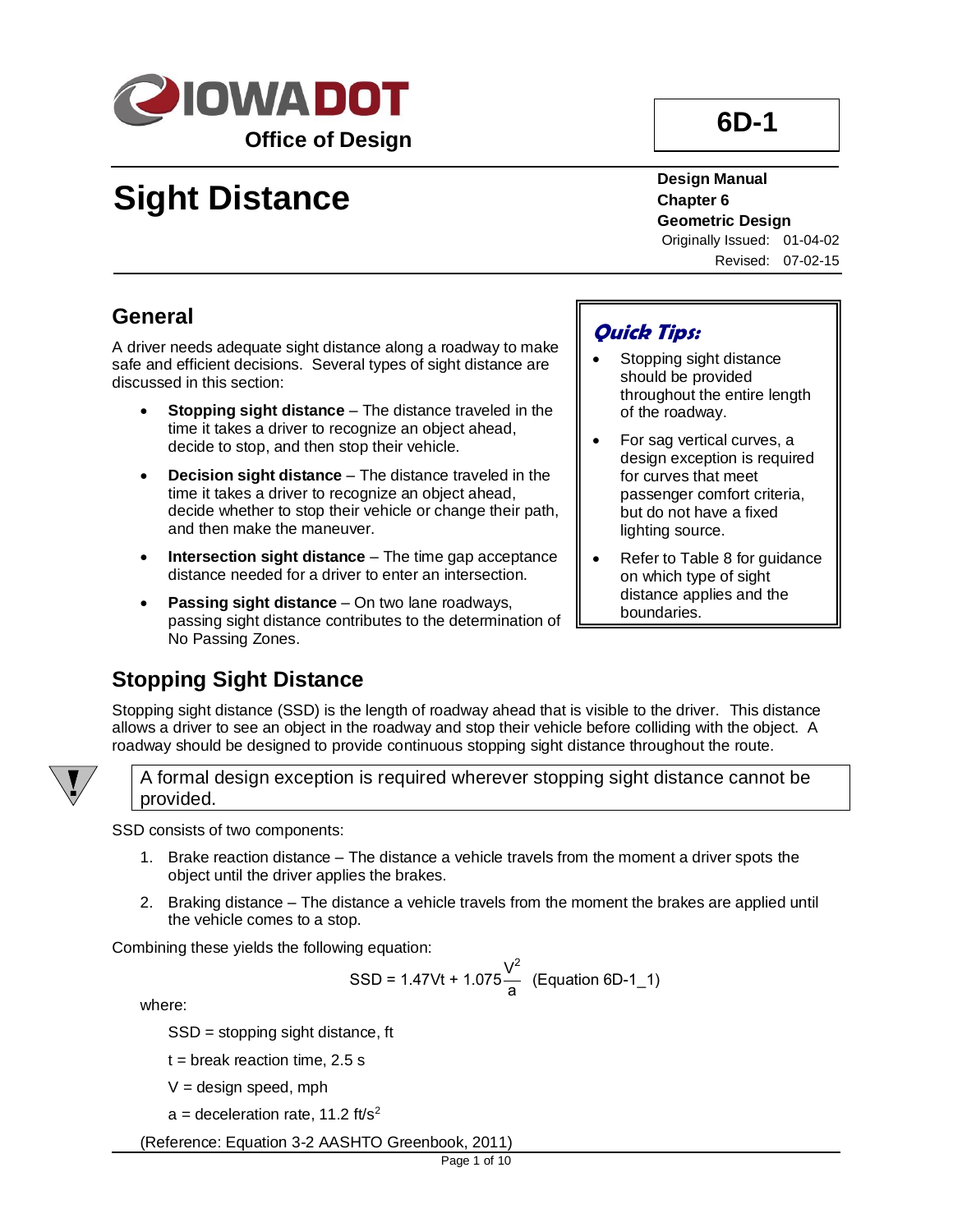Table 1 provides minimum SSD derived from Equation 6D-1\_1, although greater lengths are desirable.

|              | brake reaction    | braking distance on | stopping sight distance |                   |
|--------------|-------------------|---------------------|-------------------------|-------------------|
| design speed | distance          | level grade         | calculated              | design            |
| (mph)        | (f <sup>t</sup> ) | (ft)                | (f <sup>t</sup> )       | (f <sup>t</sup> ) |
| 25           | 91.9              | 60.0                | 151.9                   | 155               |
| 30           | 110.3             | 86.4                | 196.7                   | 200               |
| 35           | 128.7             | 117.6               | 246.3                   | 250               |
| 40           | 147.0             | 153.6               | 300.6                   | 305               |
| 45           | 165.4             | 194.4               | 359.8                   | 360               |
| 50           | 183.8             | 240.0               | 423.8                   | 425               |
| 55           | 202.2             | 290.3               | 492.5                   | 495               |
| 60           | 220.5             | 345.5               | 566.0                   | 570               |
| 65           | 238.9             | 405.5               | 644.4                   | 645               |
| 70           | 257.3             | 470.3               | 727.6                   | 730               |
| 75           | 275.7             | 539.9               | 815.6                   | 820               |

**Table 1: Stopping Sight Distance on Level Roadways. (Source: Table 3-3 AASHTO Greenbook, 2011)**

# **Stopping Sight Distance Adjustment for Grade**

Vertical grades greater than 3% affect the braking distance component of stopping sight distance. On upgrades, braking distance decreases. On downgrades, braking distance increases. Most roadways are traversed in both directions; therefore, a vertical grade for one direction of travel increases the needed stopping sight distance, while decreasing the needed stopping sight distance for the other direction of travel. In most cases the available sight distance on downgrades is greater, so adjustments to the sight distance values shown in Table 1 are not normally needed for downgrades. Exceptions are one-way roadways and roadways with independent vertical alignments.

The following equation can be used to determine the needed SSD on downgrades:

$$
d_{B} = \frac{V^{2}}{30[(\frac{a}{32.2}) - G]}
$$
 (Equation 6D-1\_2)

where:

 $d_B$  = braking distance on grade, ft

 $V =$  design speed, mph

 $a =$  deceleration, 11.2 ft/s<sup>2</sup>

G = grade,  $\frac{\text{rise}}{\text{run}}$ , ft/ft

(Reference: Equation 3-3 AASHTO Greenbook, 2011)

This is added to the distance traveled during brake reaction time (1.47Vt) to determine stopping sight distance.

[Example Problem 6D-1\\_1, Determining Stopping Sight Distance on Grade](06D-01/ExampleProblem06D-1_1.pdf)

# **Stopping Sight Distance for Trucks**

Trucks are heavier than passenger cars; therefore, they need a longer distance to stop. The values shown in Table 1 do not consider the physical characteristics of trucks, such as weight. However, adjustment factors for trucks are not necessary. Drivers in trucks are able to see farther down the road because the driver is at a higher elevation above the roadway surface, thus increasing the available sight distance. The increase in the height of the driver offsets the need for additional braking distance resulting from the truck's weight.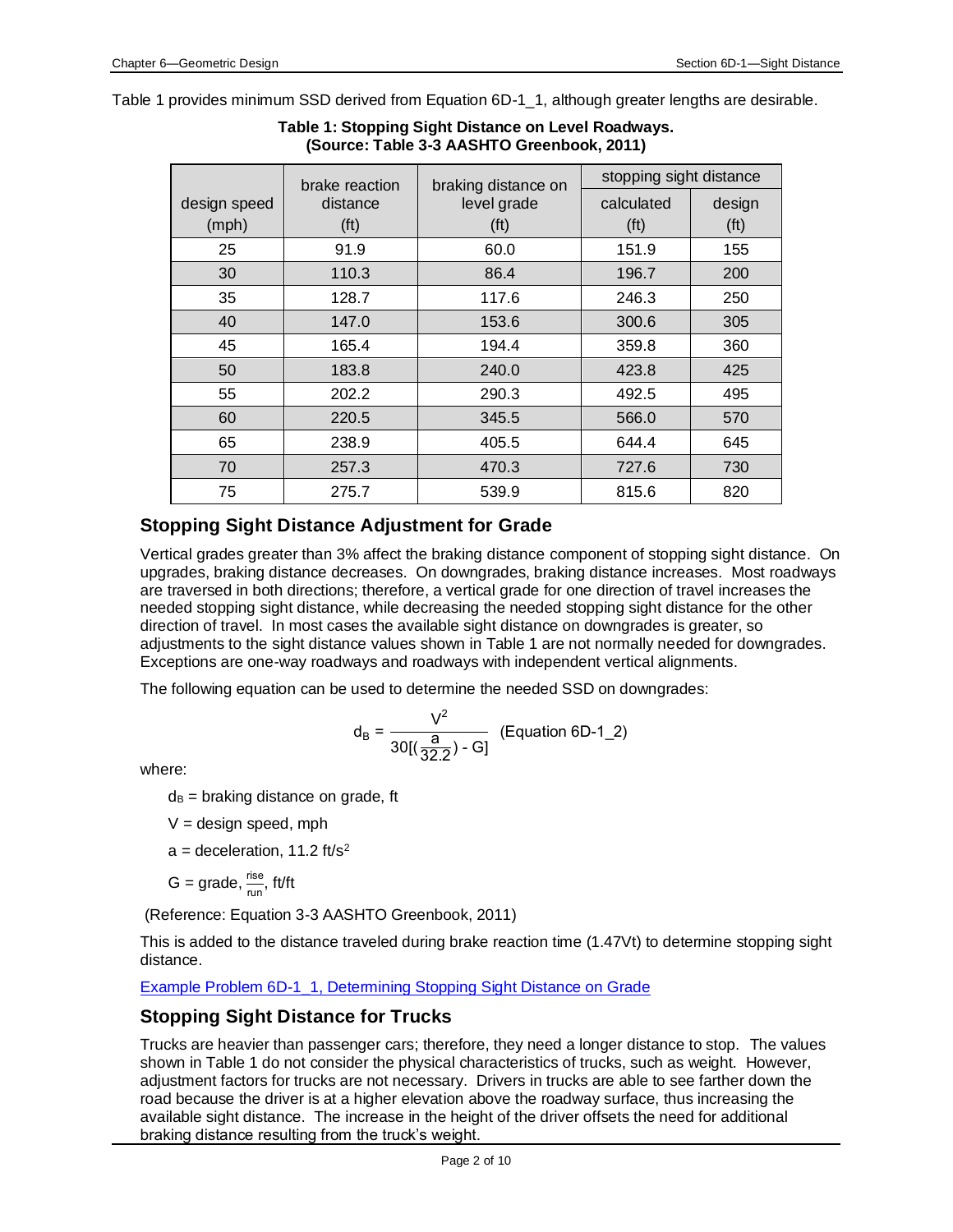# **Decision Sight Distance**

Decision sight distance (DSD) provides drivers approaching changes in the roadway environment, such as intersections, interchanges, or areas where the roadway turns as shown in Figure 1, time to recognize the change and decide to either change their vehicle path, reduce their speed, or stop their vehicle.



**Figure 1:** Illustration showing decision sight distance.

### **Low Speed Environments**

Providing stopping sight distance on roadways in a low speed environment is usually sufficient. Roadways in low speed environments are usually affected by visual noise from competing sources such as roadway elements, traffic, traffic control devices, and advertising signs. This visual noise makes it difficult for drivers to perceive a hazard and decide to change their path. As a result, most drivers will stop. In addition, the alignment and roadway cross-section are restricted in urban areas due to constraints in the roadside, which makes providing decision sight distance difficult.

# **High Speed Environments**

Providing decision sight distance in high speed environments is desirable. More freedom exists to adjust the alignment or cross-section in a high speed environment. If the alignment or cross-section cannot be adjusted, the decision point should be relocated, for example moving an exit gore that is hidden over a crest vertical curve to a point upstream of the high point.

The AASHTO Greenbook provides decision sight distance based upon design speed and various avoidance maneuvers for rural and urban roadways. The Department prefers to use avoidance maneuver C (speed/path/or direction change on rural roads) for high speed environments, including urban interstates and freeways. Refer to Table 2 for decision sight distance values.

DSD =  $1.47Vt$  (Equation 6D-1\_3)

where:

DSD = decision sight distance, ft

t = break reaction time, t varies from 10.2 to 11.2 seconds

 $V =$  design speed, mph

(Reference: Equation 3-5 AASHTO Greenbook, 2011)

#### **Table 2: Decision Sight Distance, Avoidance Maneuver C.**

| design speed<br>(mph) | decision sight distance<br>(ft) |
|-----------------------|---------------------------------|
| 50                    | 750                             |
| 55                    | 865                             |
| 60                    | 990                             |
| 65                    | 1050                            |
| 70                    | 1105                            |
| 75                    | 1180                            |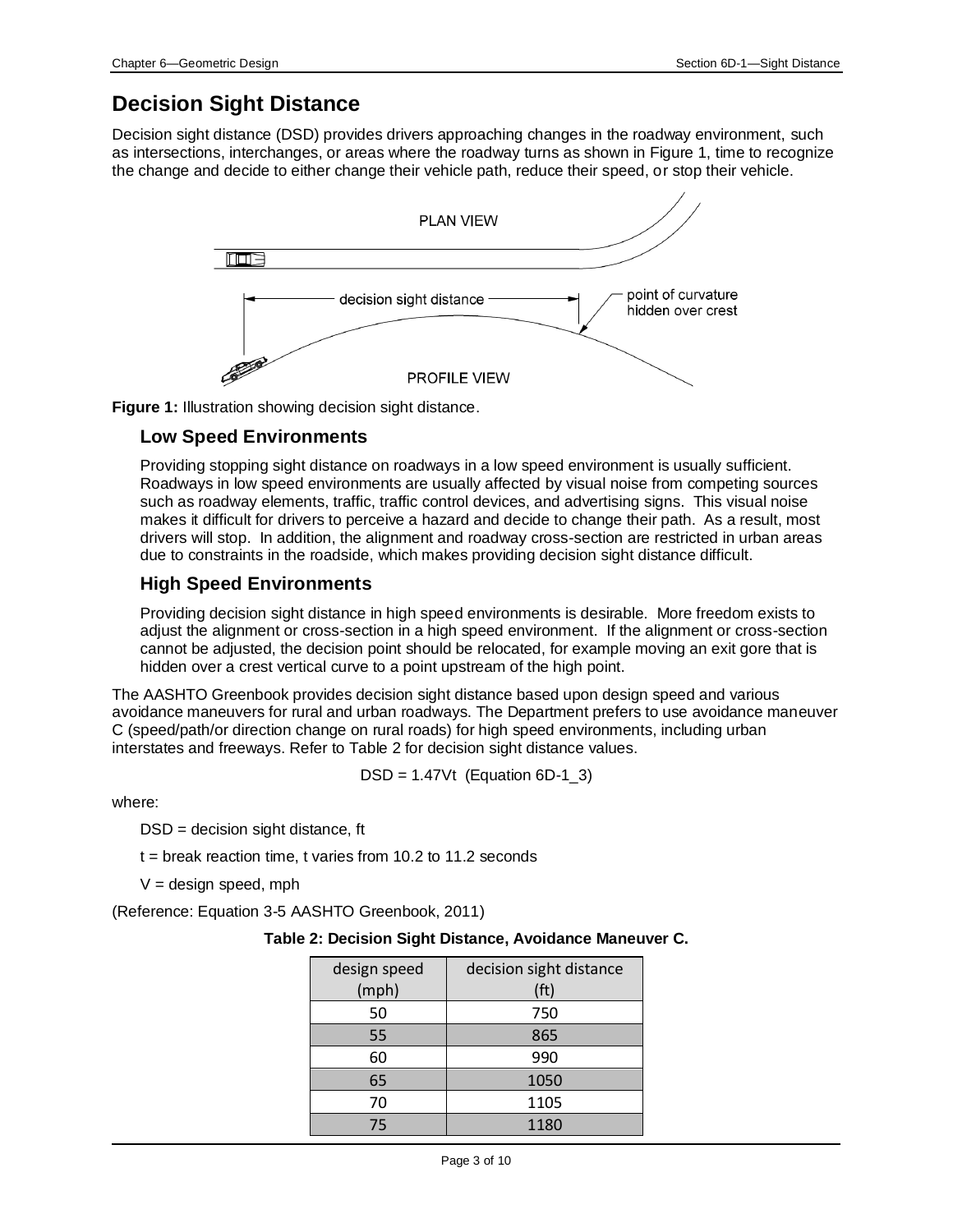# **Intersection Sight Distance**

Since vehicle paths cross within intersections, the potential exists for various types of crashes. To reduce potential crashes, an area within the roadside, clear of obstructions, should be provided so drivers at an intersection can see drivers on the intersecting road approaching the intersection. This area is referred to as the clear area. Objects that restrict intersection sight distance should be removed, lowered, or relocated outside of the clear area. Intersections can also be relocated away from the sight obstruction.

To determine whether an object is a sight obstruction, the designer needs to consider both the horizontal and vertical alignments of the intersecting roads, as well as the elevation of the object. To do this, the designer needs to construct departure sight triangles and then determine the elevations of the object(s), the driver at the intersection, and the driver approaching the intersection.

Departure sight triangles for vehicles approaching from the left or right, like those shown in Figure 2, should be provided for stop sign controlled intersections and signalized intersections where right turns on red are permitted. The area within the triangle (the clear area) needs to be free of obstructions that restrict the view of vehicles approaching the intersection.



**Figure 2:** Illustration showing components for departure sight triangles.

### **Horizontal Intersection Sight Distance**

The vertex, or decision point, is where a stopped driver at an intersection is located. The designer should assume the vertex is in the middle of the approach lane. The vertex is measured 18 feet from the edge of the major road traveled way. This distance can be reduced to 14.5 feet, but should only be used in locations where it has been deemed necessary to avoid removing protected obstructions such as historic buildings, or in areas where an existing sideroad intersection is close to bridge.

Intersection sight distance along the major road is determined by the following formula:

$$
L = 1.47 V_{\text{major}} (Equation 6D-1_4)
$$

where:

 $L =$  sight distance along major road, ft

Vmajor = design speed of major roadway, mph

 $t<sub>g</sub>$  = time gap, s

(Reference: Equation 9-1 AASHTO Greenbook, 2011)

The distance is measured down the middle of the approach lane on the major road.

The time gap variable  $(t<sub>q</sub>)$  represents the time a stopped driver will accept to accelerate and complete a turning maneuver into traffic. The acceptable time gap is different for a right, left, or crossing maneuver. The acceptable time gap also depends on the design vehicle making the maneuver. Table 3 contains minimum gap acceptance times for maneuvers and design vehicles based upon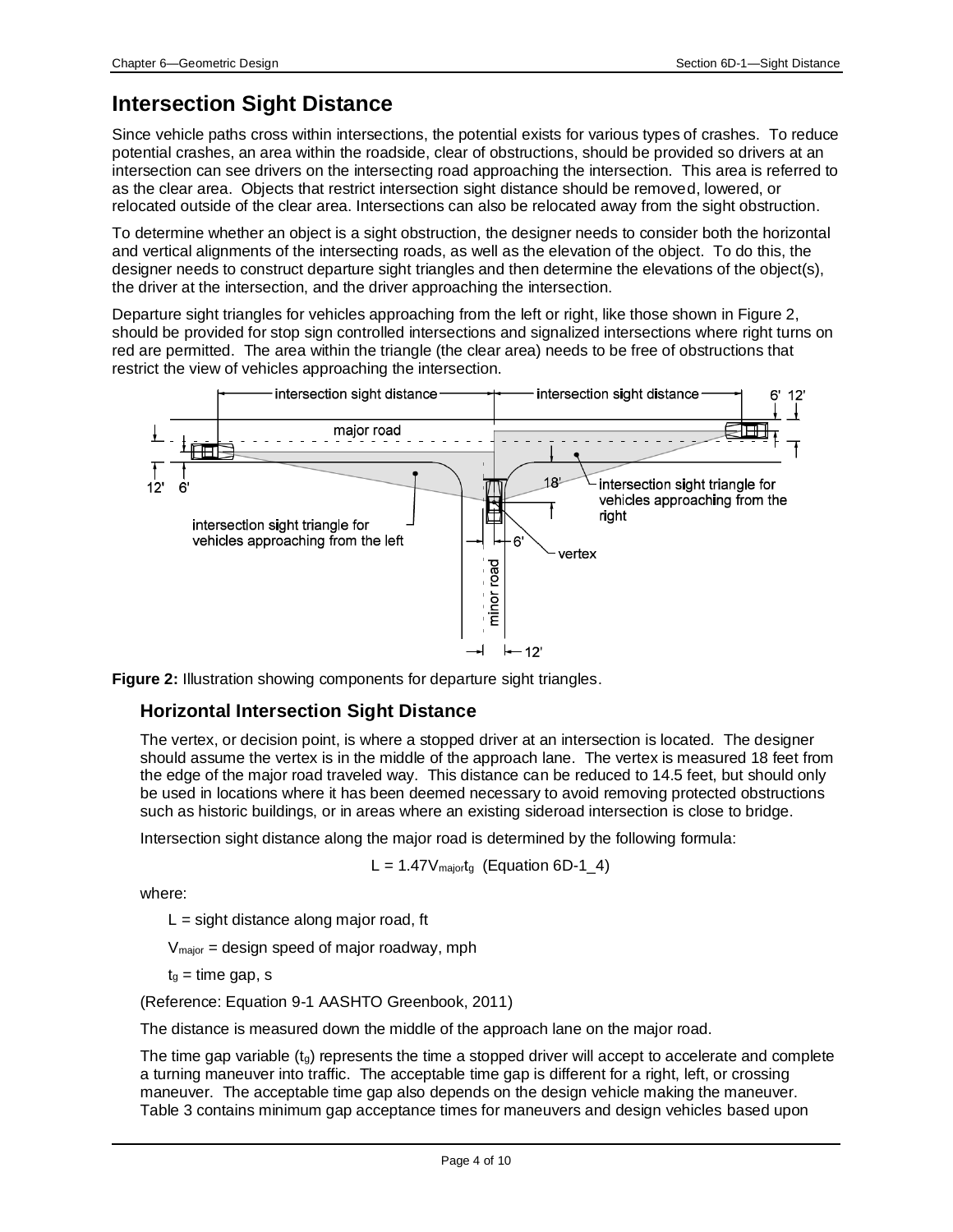standard conditions: little to no skew, the major road is a two lane roadway, and the approach grade on the minor roadway less than +3.0%.

|                   |           |            | minimum gap acceptance time (seconds) |
|-------------------|-----------|------------|---------------------------------------|
| design vehicle    | left turn | right turn | crossing maneuver                     |
| passenger car     | $*8.0$    | $*7.0$     | *7.0                                  |
| single-unit truck | 9.5       | 8.5        | 8.5                                   |
| combination truck | 11.5      | 10.5       | 10.5                                  |

| Table 3: Time Gap. |
|--------------------|
|--------------------|

\*0.5 seconds added to AASHTO Greenbook values for older drivers

Refer to Table 4 for additional time needed for non-standard conditions.

| condition                                         | adjustment (seconds)                             |
|---------------------------------------------------|--------------------------------------------------|
| positive approach grades<br>greater than 3%       | add 0.2 for each percent<br>grade for left turns |
| additional 12' lane to cross                      | add 0.5 for passenger cars,<br>0.7 for trucks    |
| acute intersection angles less<br>than 60 degrees | add $0.5$                                        |

#### **Table 4: Adjusted Time Gap.**

Expressways in a rural environment usually have wide depressed medians. Most medians are not wide enough to store a combination truck and allow sufficient clearance to the through lanes. Therefore, the major roadway's horizontal and vertical alignment should provide sufficient intersection sight distance for combination trucks to make a left turn or crossing maneuver without having to stop within the median. Additionally, the provided sight distance should allow a driver in a truck to see approaching drivers in passenger cars.

Providing intersection sight distance for trucks on divided roadways with wide medians can be difficult in areas with rolling terrain. When intersection sight distance cannot be achieved for trucks, the greatest possible length should be provided, but not less than:

- intersection sight distance needed for a single unit design vehicle to depart from the median, or
- decision sight distance to the intersection.

### **Vertical Intersection Sight Distance**

Sight triangles determine the clear area needed. For an object located in the clear area, the designer needs to determine the elevations of the driver's eye at the intersection and the approaching driver's eye to determine if the object affects sight distance. The height of eye of a driver in a passenger car is 3.5 feet above the roadway surface. The height of eye of a driver in a truck is 7.6 feet above the roadway surface. With this information, the designer can determine if an object will obscure sight distance. Vertical profiles that do not allow a stopped driver at an intersection to see an approaching driver's eye should be flattened to provide intersection sight distance.

[Example Problem 6D-1\\_2, Intersection with a Two-lane Highway](06D-01/ExampleProblem06D-1_2.pdf)

[Example Problem 6D-1\\_3, Intersection with Four-lane Expressway](06D-01/ExampleProblem06D-1_3.pdf)

[Example Problem 6D-1\\_4, Signalized Ramp Terminal Intersection](06D-01/ExampleProblem06D-1_4.pdf)

# **Passing Sight Distance**

No Passing Zones locations are determined using Section [7A-1](../../traffic/manuals/pdf/07a-01.pdf) of the Traffic and Safety Manual.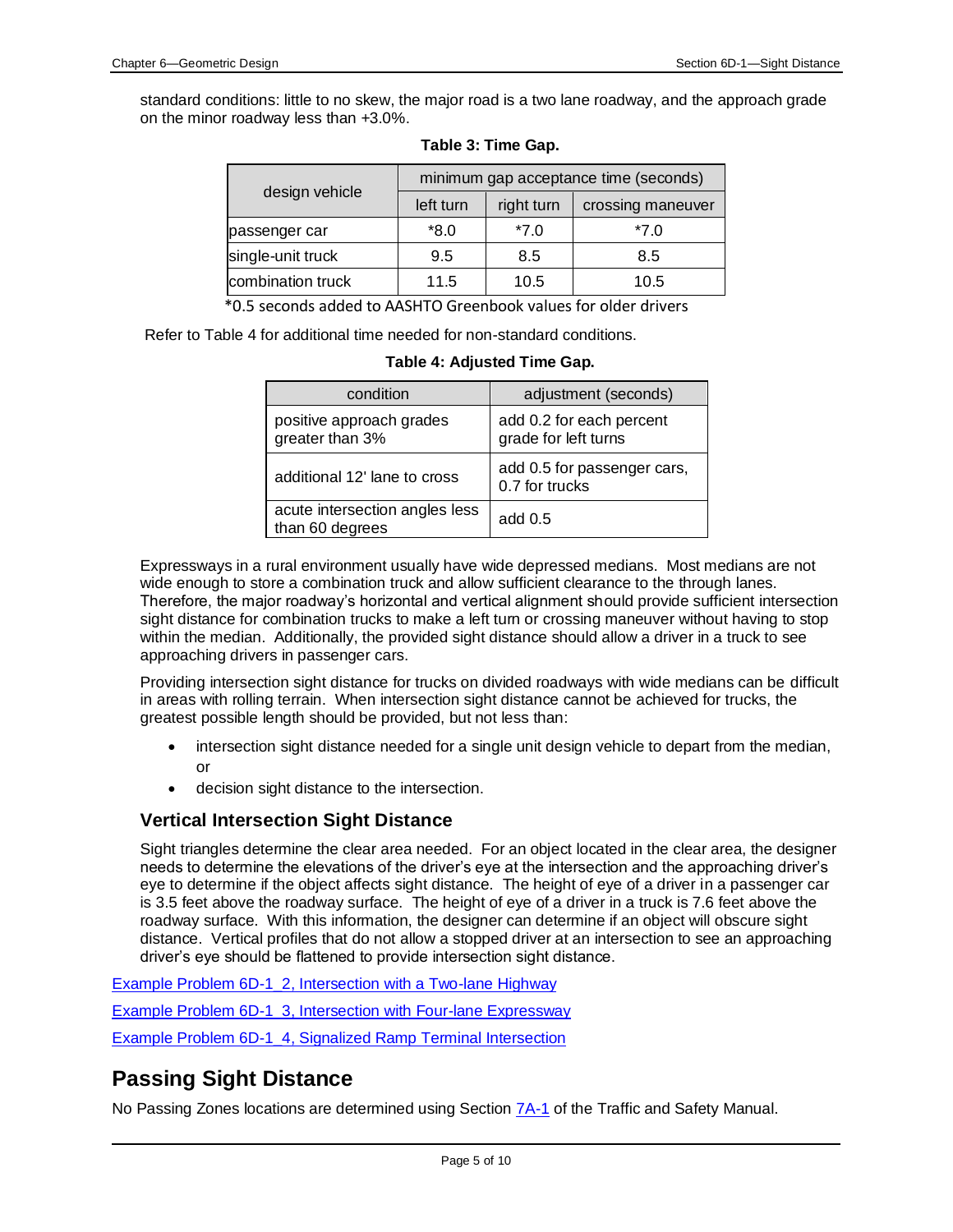# **Measuring Sight Distance**

Sight distance along a roadway can be limited by the horizontal or vertical alignment, as well as physical features such as longitudinal barriers, back slopes in cut sections, and bridge berms.

### **Horizontal Alignment**

Physical features along the inside of curve can restrict sight distance. The following equation can be used to determine if the physical feature limits sight distance. The middle ordinate (MO) is the perpendicular distance from the vehicle path along a curve to the face of the physical feature. See Figure 3 for a graphical representation.

$$
MO = R\left(1 - \cos\frac{28.65 \times S}{R}\right) \text{ (Equation 6D-1_5)}
$$

where:

 $MO = mid$ dle ordinate, ft

 $R =$  radius of the vehicle path, ft

 $S =$  stopping sight distance, ft

If a feature limits sight distance, the designer can adjust the horizontal alignment or modify the roadway's cross-section to provide adequate sight distance.





### **Vertical Profile**

A change between tangent grades results in a crest or sag vertical curve. The high point (turning point) of a crest vertical curve can limit sight distance to an object in the road or a change in the roadway alignment. Sight distance on sag vertical curves is usually limited by the headlight sight distance of a vehicle.

#### **Crest Vertical Curves**

Rate of vertical curvature (denoted by the variable K) is used as a design control on crest vertical curves to ensure the crest vertical provides stopping sight distance for a selected design speed.

$$
K = \frac{L}{A}
$$
 (Equation 6D-1<sub>6</sub>)

where:

 $K =$  rate of vertical curvature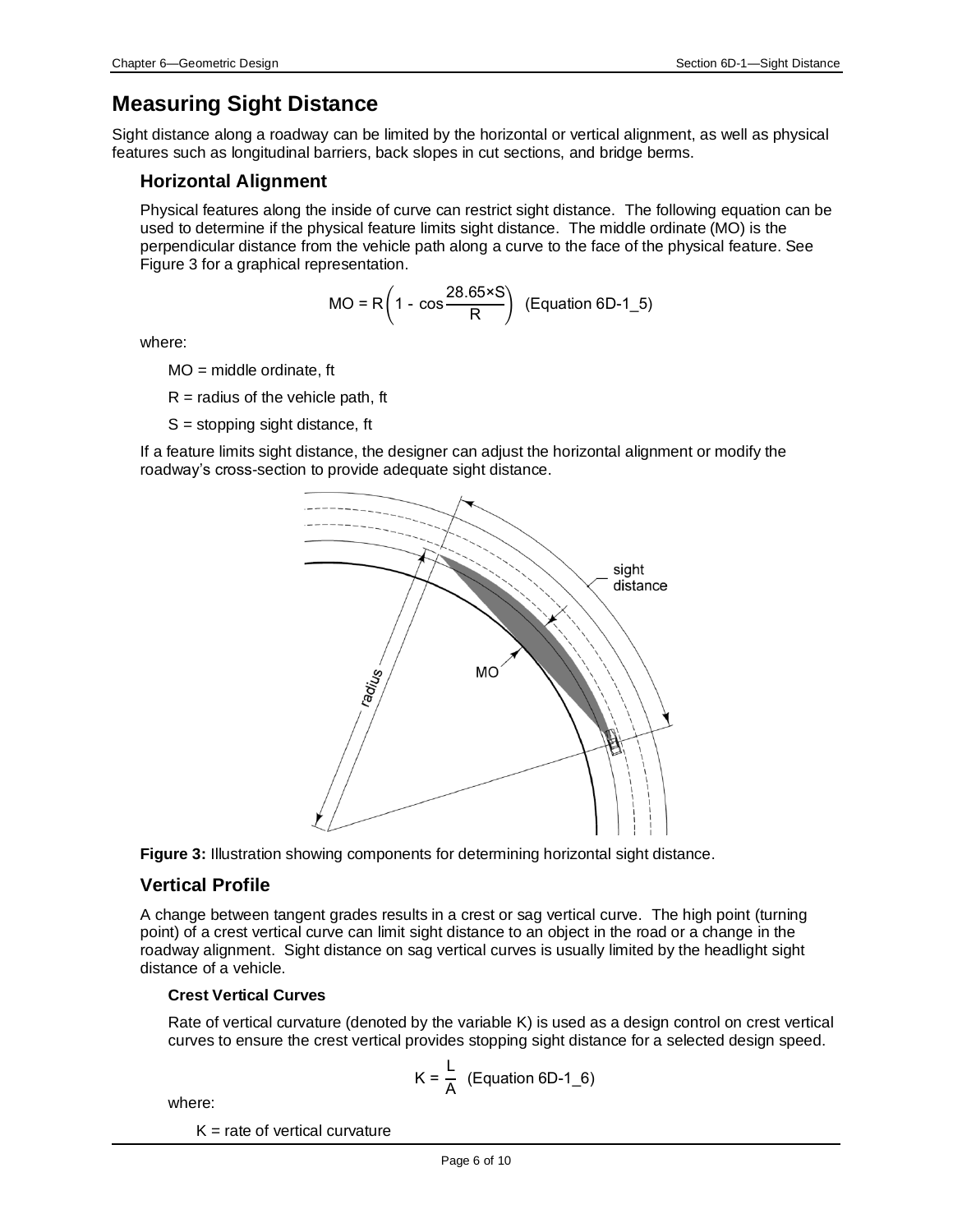- $L =$  length of vertical curve, ft
- A = algebraic difference in grades, %

The Department uses a minimum vertical curve length of 3 times the design speed and Equation 3-41 from the AASHTO Greenbook to determine minimum rate of curvature. Combining the Equation 6D-1\_6 and Equation 3-41 from the AASHTO Greenbook results in the following equation:

$$
K = \frac{S^2}{100(\sqrt{2h_1} + \sqrt{2h_2})^2}
$$
 (Equation 6D-1\_7)

where:

- $K =$  rate of vertical curvature
- $L =$  length of vertical curve, ft
- $S =$  stopping sight distance, ft
- $h_1$  = height of driver's eye, ft
- $h_2$  = height of object in road, ft

The height of the driver's eye (h<sub>1</sub>) in a passenger car is 3.5 feet and the height of the object in the road (h<sub>2</sub>) is 2.0 feet, refer to Figure 4. See Table 5 for minimum K values for crest vertical curve design.



**Figure 4:** Illustration showing components for sight distance on a crest vertical curves.

**Table 5: Design controls for crest vertical curves.**

| design speed<br>(mph) | stopping sight<br>distance<br>(ft) | minimum rate of<br>vertical curvature,<br>κ |
|-----------------------|------------------------------------|---------------------------------------------|
| 25                    | 155                                | 12                                          |
| 30                    | 200                                | 19                                          |
| 35                    | 250                                | 29                                          |
| 40                    | 305                                | 44                                          |
| 45                    | 360                                | 61                                          |
| 50                    | 425                                | 84                                          |
| 55                    | 495                                | 114                                         |
| 60                    | 570                                | 151                                         |
| 65                    | 645                                | 193                                         |
| 70                    | 730                                | 247                                         |
| 75                    | 820                                | 312                                         |

#### **Decision Sight Distance**

In the measure of decision sight distance, AASHTO specifies the 2.0 feet object height criterion adopted from stopping sight distance. The Department suggests using the height of the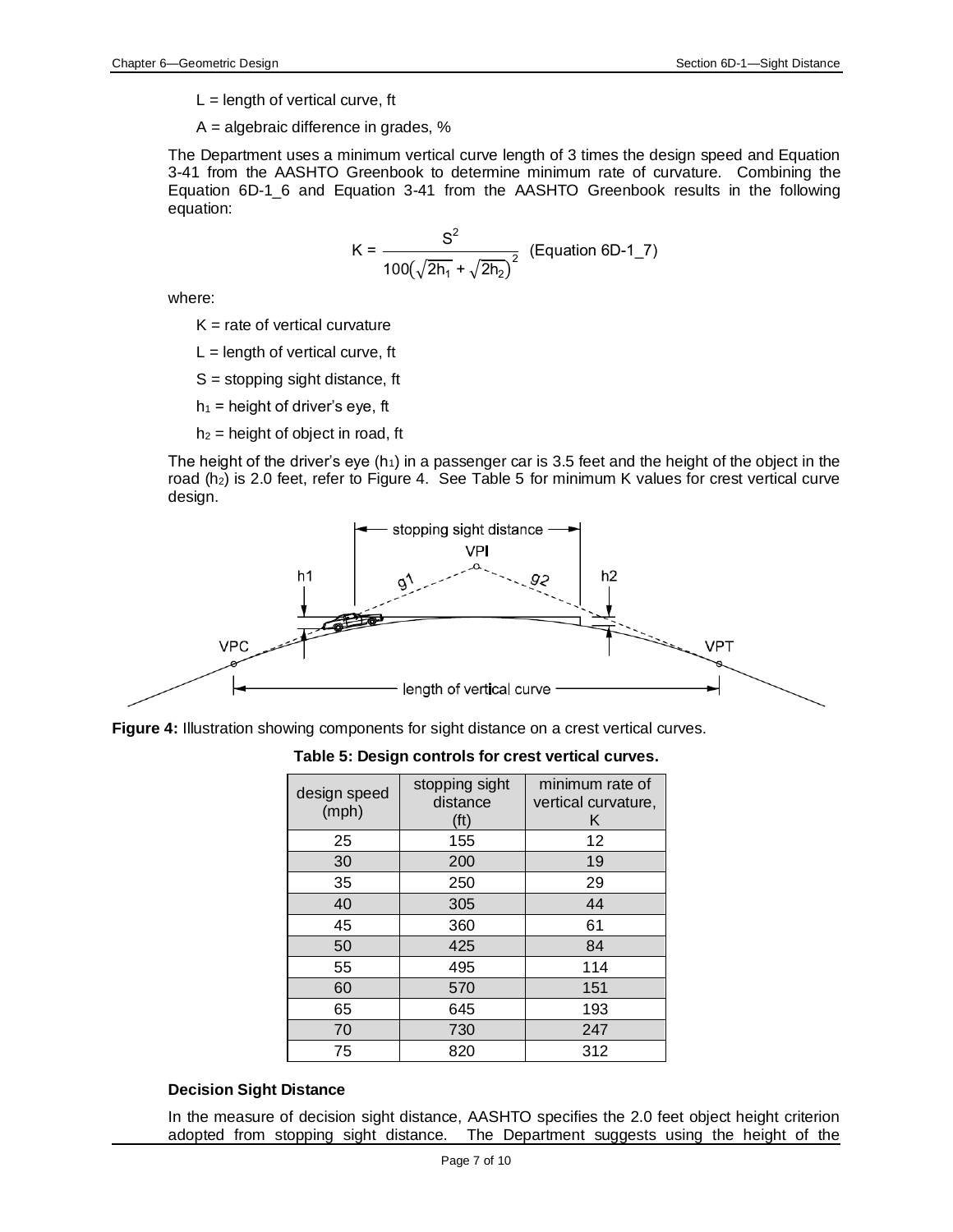pavement surface (0.0 feet) when measuring decision sight, since the decision point may be a point of curvature in the roadway's alignment, a lane drop or a lane add, an exit or entrance ramp taper, a turn lane taper, or an intersection. If decision sight distance to the pavement surface cannot be achieved, the designer needs to adjust the geometry of the roadway or relocate the decision point where the adequate decision sight.



Special attention to pavement surface drainage should be given to crest vertical curves on roadways where K is greater than 167. K values in excess of 167 can result in flat areas that are slow to shed water.

### **Sag Vertical Curves**

Like crest vertical curves, rate of vertical curvature (K) is used as a design control for sag vertical curves. The Department uses a vertical curve length of 3 times the design speed and Equation 3-48 from the AASHTO Greenbook to determine a minimum rate of vertical curvature. Combining Equation 6D-1 6 and Equation 3-48 from the AASHTO Greenbook results in the following equation:

$$
K = \frac{S^2}{400 + 3.5S}
$$
 (Equation 6D-1\_8)

where:

 $K =$  rate vertical curvature

 $S =$  sight distance, ft

| Table 6: Design controls for sag vertical curves. |
|---------------------------------------------------|
|---------------------------------------------------|

| design speed<br>(mph) | stopping sight<br>distance<br>(ft) | minimum rate of<br>vertical curvature,<br>κ |
|-----------------------|------------------------------------|---------------------------------------------|
| 25                    | 155                                | 26                                          |
| 30                    | 200                                | 37                                          |
| 35                    | 250                                | 49                                          |
| 40                    | 305                                | 64                                          |
| 45                    | 360                                | 79                                          |
| 50                    | 425                                | 96                                          |
| 55                    | 495                                | 115                                         |
| 60                    | 570                                | 136                                         |
| 65                    | 645                                | 157                                         |
| 70                    | 730                                | 181                                         |
| 75                    | 820                                | 206                                         |



Special attention to pavement surface drainage should be given to sag vertical curves on roadways where K is greater than 167. K values in excess of 167 can result in flat areas that are slow to shed water.

If a roadway has continuous lighting, the length of a sag vertical curve (L) may be based upon passenger comfort instead of headlight sight distance.

The following equation may be used to determine the minimum length of a sag vertical based upon passenger comfort:

$$
L = \frac{AV^2}{46.5}
$$
 (Equation 6D-1<sub>9</sub>)

where:

 $L =$  length of sag vertical curve, ft

 $V =$  design speed, mph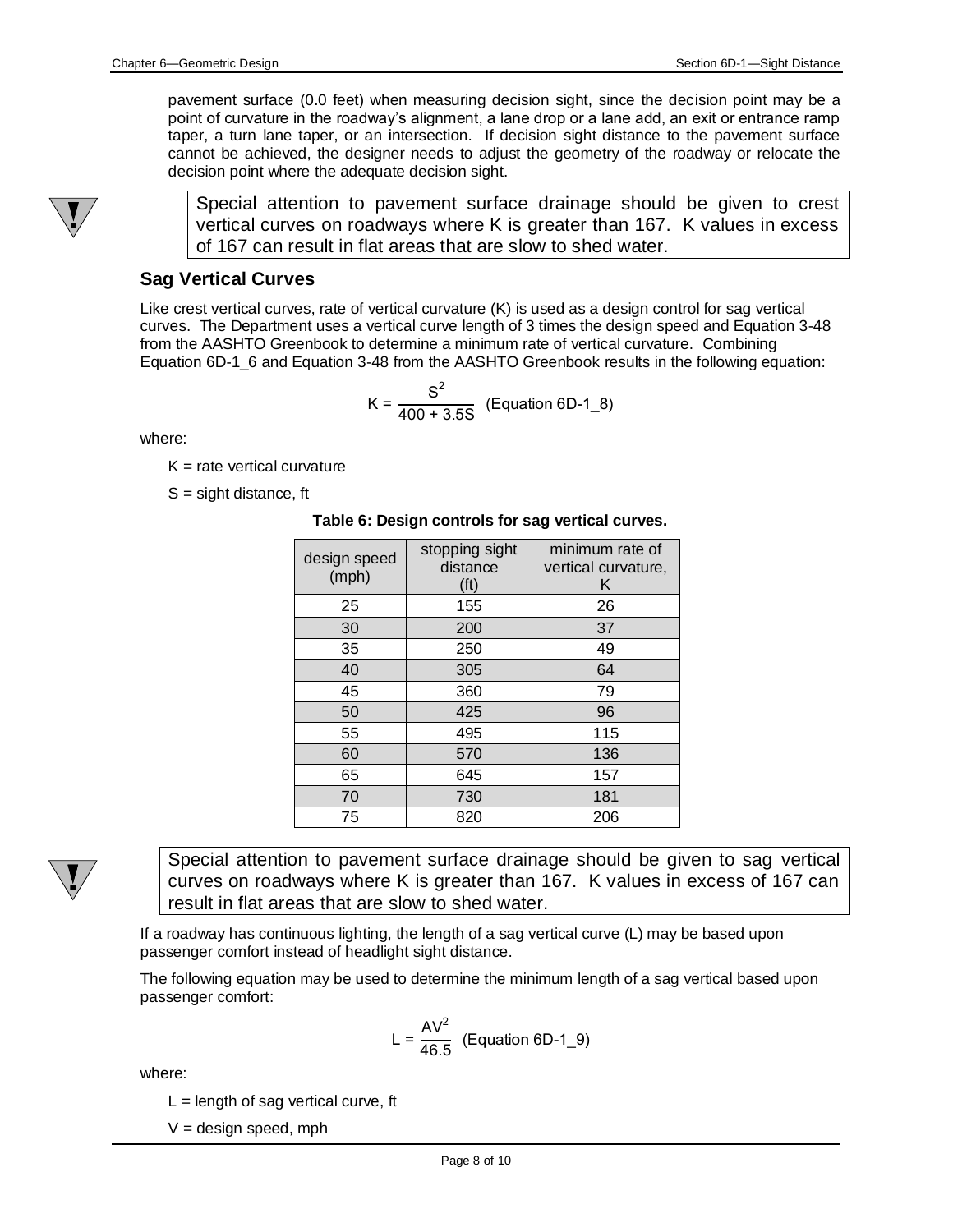A = algebraic difference in grades, %

(Reference: Equation 3-51 AASHTO Greenbook, 2011)

#### **Table 7: Design controls for sag vertical curves based upon driver comfort.**

| design speed<br>(mph) | rate of vertical<br>curvature, K |
|-----------------------|----------------------------------|
| 25                    | 14                               |
| 30                    | 20                               |
| 35                    | 27                               |
| 40                    | 35                               |
| 45                    | 44                               |
| 50                    | 54                               |
| 55                    | 66                               |
| 60                    | 78                               |
| 65                    | 91                               |
| 70                    | 106                              |
| 75                    | 121                              |



For sag vertical curves, a design exception is required for curves that meet passenger comfort criteria, but do not have a fixed lighting source.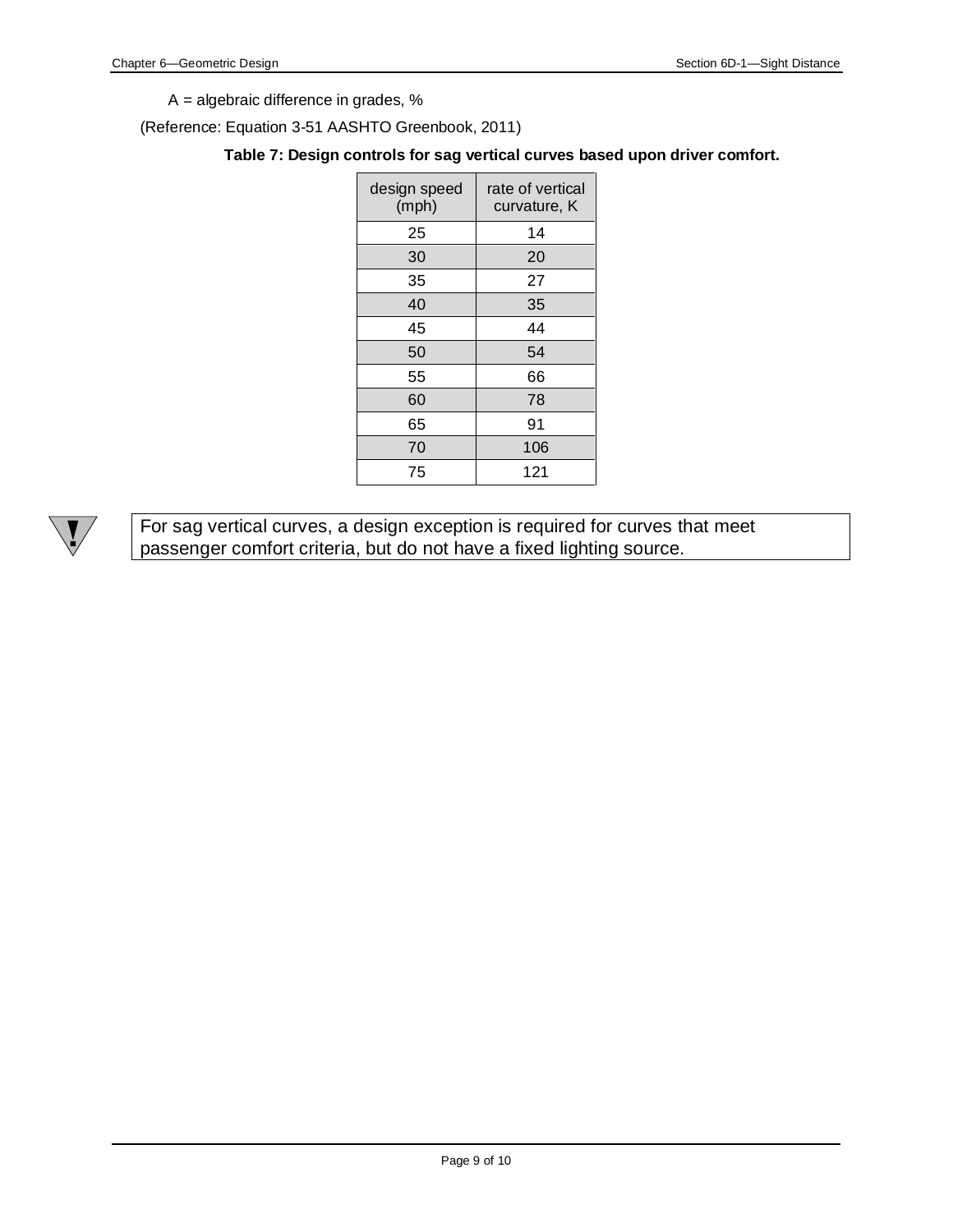| Locations to Apply Sight Distance Conditions                                                      | SSD | Sight Distance Condition<br><b>DSD</b> | <b>GSI</b>     | Measured to:                                                                                                                | <b>Height of Object</b><br>(feet) | Length                                                                               |
|---------------------------------------------------------------------------------------------------|-----|----------------------------------------|----------------|-----------------------------------------------------------------------------------------------------------------------------|-----------------------------------|--------------------------------------------------------------------------------------|
| Along the entire route                                                                            |     |                                        |                | Throughout the route                                                                                                        | $\sim$                            | Length based upon the design speed of the route                                      |
| Approaching points of horizontal curvature                                                        |     | $\times$                               |                | The point of horizontal curvature                                                                                           | 0.0                               | Length based upon the design speed of the approach<br>roadway and avoidance maneuver |
| Approach to a lane drop                                                                           |     | ×                                      |                | Beginning of the lane drop taper and through the<br>entire taper                                                            | 0.0                               | Length based upon the design speed of the approach<br>roadway and avoidance maneuver |
| Approach to an exit ramp ramp                                                                     |     | $\pmb{\times}$                         |                | Beginning of the exit taper and through the taper<br>taper to the back of the gore                                          | 0.0                               | Length based upon the design of the approach roadway<br>and avoidance maneuver C     |
| Approach to an entrance ramp taper                                                                |     | ×                                      |                | Back of the gore through the painted gore nose                                                                              | 0.0                               | Length based upon the design speed of the approach<br>roadway and avoidance maneuver |
| Approach to railroad at-grade crossing                                                            |     | ×                                      |                | At the stop bar upstream from the railroad track                                                                            | $\overline{0}$ .0                 | Length based upon the design speed of the approach<br>roadway and avoidance maneuver |
| Mainline approach to an at-grade intersection on the<br>expressway or a 2-lane highway            |     | ×                                      |                | roadways or to the beginning of the taper for a<br>Point of intersection between the intersecting<br>ight or left turn lane | 0.0                               | Length based upon the design speed of the approach<br>roadway and avoidance maneuver |
| Secondary road approach to an at-grade intersection<br>on the expressway or a 2-lane highway      |     |                                        |                | Point of intersection between the intersecting<br>roadways                                                                  | $\sim$                            | Length based upon the design speed of the approach<br>roadway                        |
| Crossroad approach to an interchange at-grade<br>terminal                                         |     |                                        |                | Point of intersection between the crossroad and<br>ramp                                                                     | $\sim$                            | Length based upon the design speed of the approach<br>roadway                        |
| High speed (greater than 45 mph) rural approach to an<br>intersection which is stopped controlled |     | ×                                      |                | Point of intersection between the intersecting<br>roadways                                                                  | $\circ$                           | Length based upon the design speed of the approach<br>roadway and avoidance maneuver |
| Approaches with painted channelized islands                                                       |     | ×                                      |                | First point of island                                                                                                       | 0.0                               | Length based upon the design speed of the approach<br>roadway and avoidance maneuver |
| Approaches with curbed channelized islands                                                        |     | $\boldsymbol{\times}$                  |                | First point of island                                                                                                       | Curb height                       | Length based upon the design speed of the approach<br>roadway and avoidance maneuver |
| Departure from a yield controlled intersection                                                    |     |                                        | ×              | Vehicles approaching from the left or from the<br>right                                                                     | 3.5                               | Length based upon departure sight triangles for yield<br>controlled intersections    |
| Departure from a stopped controlled intersection                                                  |     |                                        | $\pmb{\times}$ | Vehicles approaching from the left or from the<br>right                                                                     | 3.5                               | Length based upon departure sight triangles for stopped<br>controlled intersections  |

| Table 8: Sight Distance Application and Boundaries. |  |  |
|-----------------------------------------------------|--|--|
|-----------------------------------------------------|--|--|